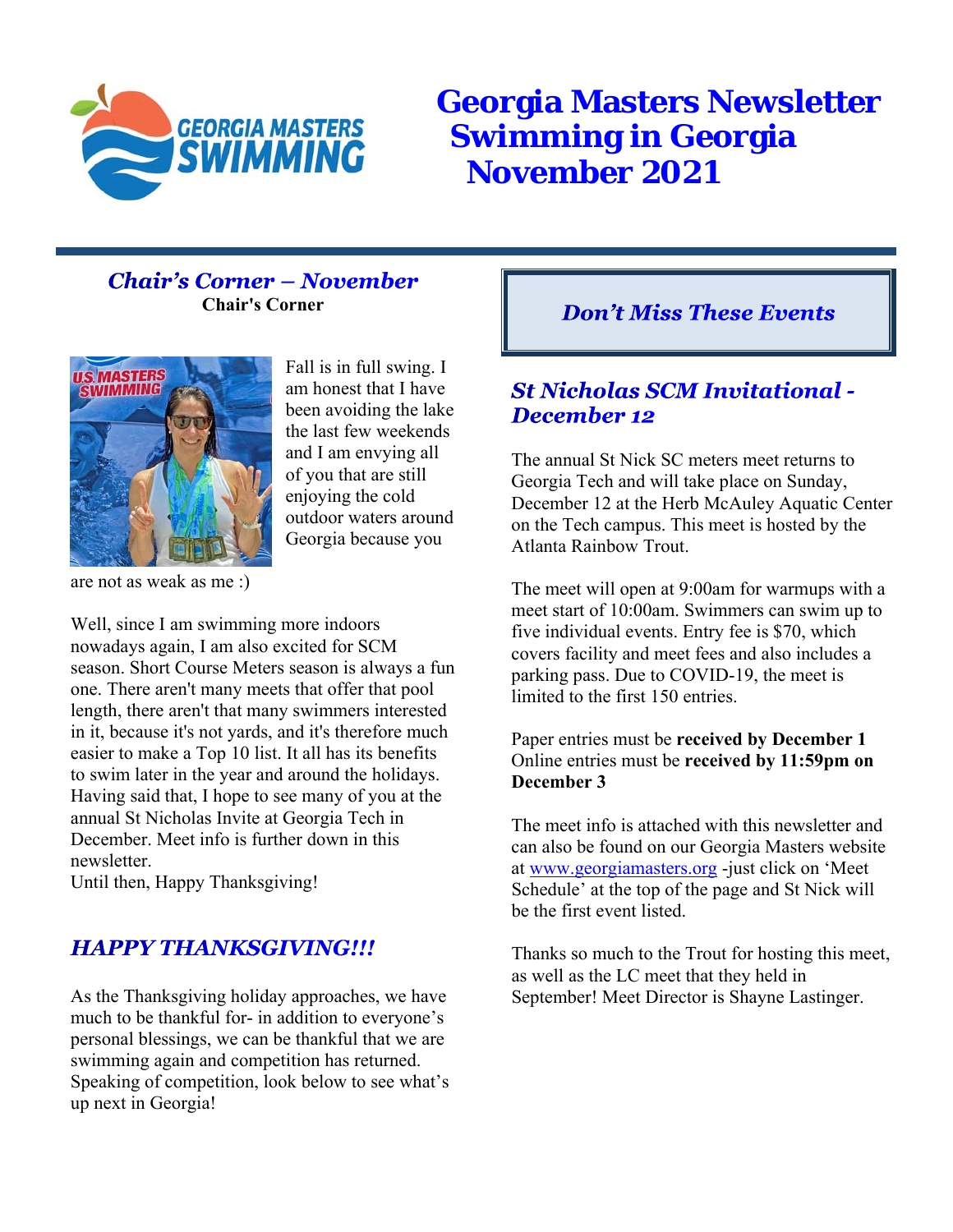## **Meet Recaps**

#### **USMS LC Nationals**

The 2021 LC Nationals were held late this year on October 7-10 in Geneva, Ohio. There was a good turnout, considering COVID-19. We had four Georgia swimmers participating: Ramon Valle (45-AWJ); Dan Beatty (55-GAJA), Alfred Rogers (88-GAJA), and Dan Snyder (37- GAJA).

Ramon took 1<sup>st</sup> place in both the 400 and 800m free. Dan Beatty took  $2<sup>nd</sup>$  in the 200 & 400m IM, 3<sup>rd</sup> in the 100m breast, 4<sup>th</sup> in the 50m breast, and  $6<sup>th</sup>$  in the 50m back. Alfred placed  $2<sup>nd</sup>$  in the 200m back  $& 400m$  free, and  $4<sup>th</sup>$  in the 100m back. Dan Snyder placed  $2<sup>nd</sup>$  in the 50m back & 50m fly, 3<sup>rd</sup> in the 50m free  $&$  50m breast, and 4<sup>th</sup> in the 100m free & 100m breast.

## **Collins Hill SCM - October 24**

The first developmental meet held since February 2020 was the Collins Hill SCM Developmental meet, hosted by the Killer Whales, which took place on October 24. A small but eager group of swimmers was on hand to compete, representing the Andrew & Walter Young YMCA (AWYY), Douglas County Stingrays (DCS), Georgia Killer Whales (GMKW) and several Unattached.

Ages of the competitors ranged from 18-82. We had one swimmer who travelled from Tennessee to participate in the meet! Thanks to the volunteers who helped to put on this meet! **Referee**: Ed Saltzman

**Timers:** Kai Smith, Michelle Wondaferew, Lisa Watson

You can find the meet results on the Georgia Masters website at www.georgiamasters.org . For questions, contact Meet Director Lisa Watson at lisa.watson@ung.edu.

#### 13th Annual Rowdy Gaines SCM **Masters Classic - Orlando**

The meet at the Orlando Rosen YMCA Pool ran three days, October 15-17. Georgia was represented by Gina Grant, age 23, Nautical Milers, David Hildebrandt, 66, Atlanta Water Jocks, and John Zeigler, 76, Georgia Masters. Former Georgia swimmers also attended, David Miller and Andy Dyer.

Gina won the 800 freestyle, 200 backstroke, and 200 butterfly for 18-24 age group, and second in three other races.

David Hildebrandt won the 50 breast, 25 fly, and 100 meter fly, taking second in five other races in the 65-69 age group.

John Zeigler broke the meet record in the 400 meter Individual Medley for 75-79 men. John won the age group high point award, a snow globe swim trophy with 257 points. John won eight gold medals, four silvers, and two bronze medals.

## **Other News**

#### **2022 USMS Registration**

Individual USMS registration opened up on November 1. All currently registered swimmers should have received notices from USMS to renew their membership. Your current membership will expire on December 31, so renew your membership as soon as possible! You can easily renew on the USMS website at www.usms.org. For questions about registration, please contact our Georgia Membership Coordinator **Mark Rogers** at mlrogers 98@yahoo.com. All clubs who were registered with members in 2020 have now been renewed by the Georgia LMSC.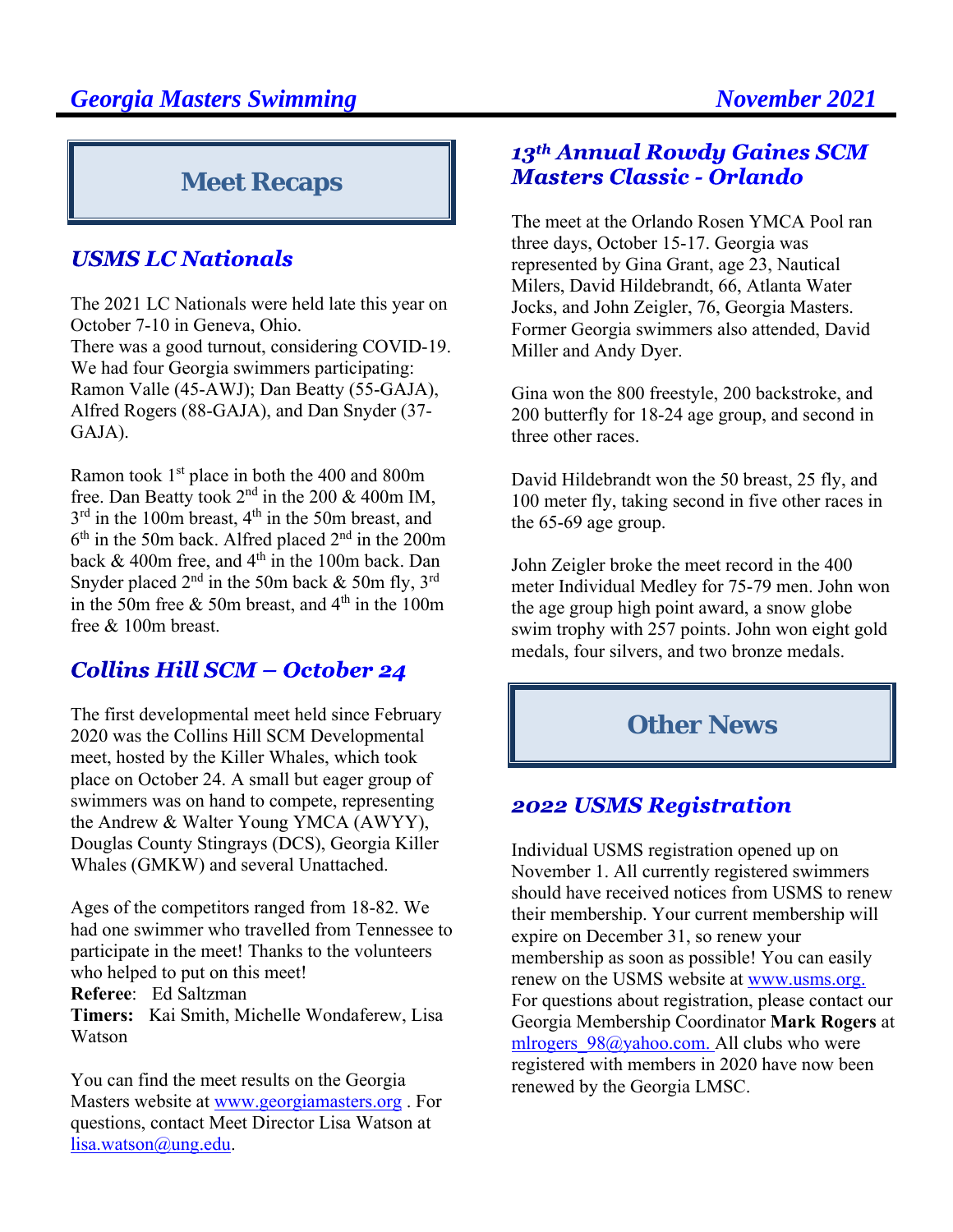# **Swimmer Profile -Bruce Johnson**

By Elaine Krugman



Before writing one of my Swimmer Profile features, I typically request an interview via e-mail and conduct the interview by phone. I have a list of questions as a framework for the interview, and they often lead to other questions once the interview is underway.

In the case of Bruce Johnson, he offered to "put together a summary of 'facts' and send it" to me, so I would have some idea of his background. Three and a half pages (2,249 words) later, I had a complete "Swimmer Profile" on my computer screen! I could have easily sent it off to Bob Kohmescher as is, canceled the interview, and been done! That would have been too easy and no fun, though. My favorite part about doing these profiles is getting to know my subject better; so, I forged ahead, conducted the interview, and asked a few questions during our delightful conversation that he hadn't thought of first.

As it turns out, Bruce Johnson earned a degree in Journalism, worked as Managing Editor for *Water Polo Scoreboard* magazine, and Editor of *Khamsat*, a quarterly journal about desert-bred Arabian horses. He was also a technical writer at the nuclear plant where he worked.

Here, then, is Bruce Johnson in his own words, and in mine…

Bruce started his swimming career by learning how to swim in the late '50s at the Green Spring Valley Hunt Club, in Owings Mills, Maryland. "You learned to be fast since the pool was spring-fed with the water entering at what I was told as 48 degrees! We were kids and didn't know better, thinking all pools were like this!" He doesn't remember many adults lollygagging in the water for very long.

It wasn't until Bruce's family moved to Newport Beach, California, in 1962, that Bruce got any formal swim training. During the summer before entering high school, he participated in a city swim league that was coached by the new Newport Harbor High School swimming and water polo coach. Bruce had planned to try out for the football team, but after school started, he was spotted by his summer swim coach who asked why he wasn't at water polo practice. Bruce replied that he was trying out for football, and the water polo coach said, "Not any longer! Be at the pool tomorrow [afternoon]." Being a high school freshman, Bruce did what he was told!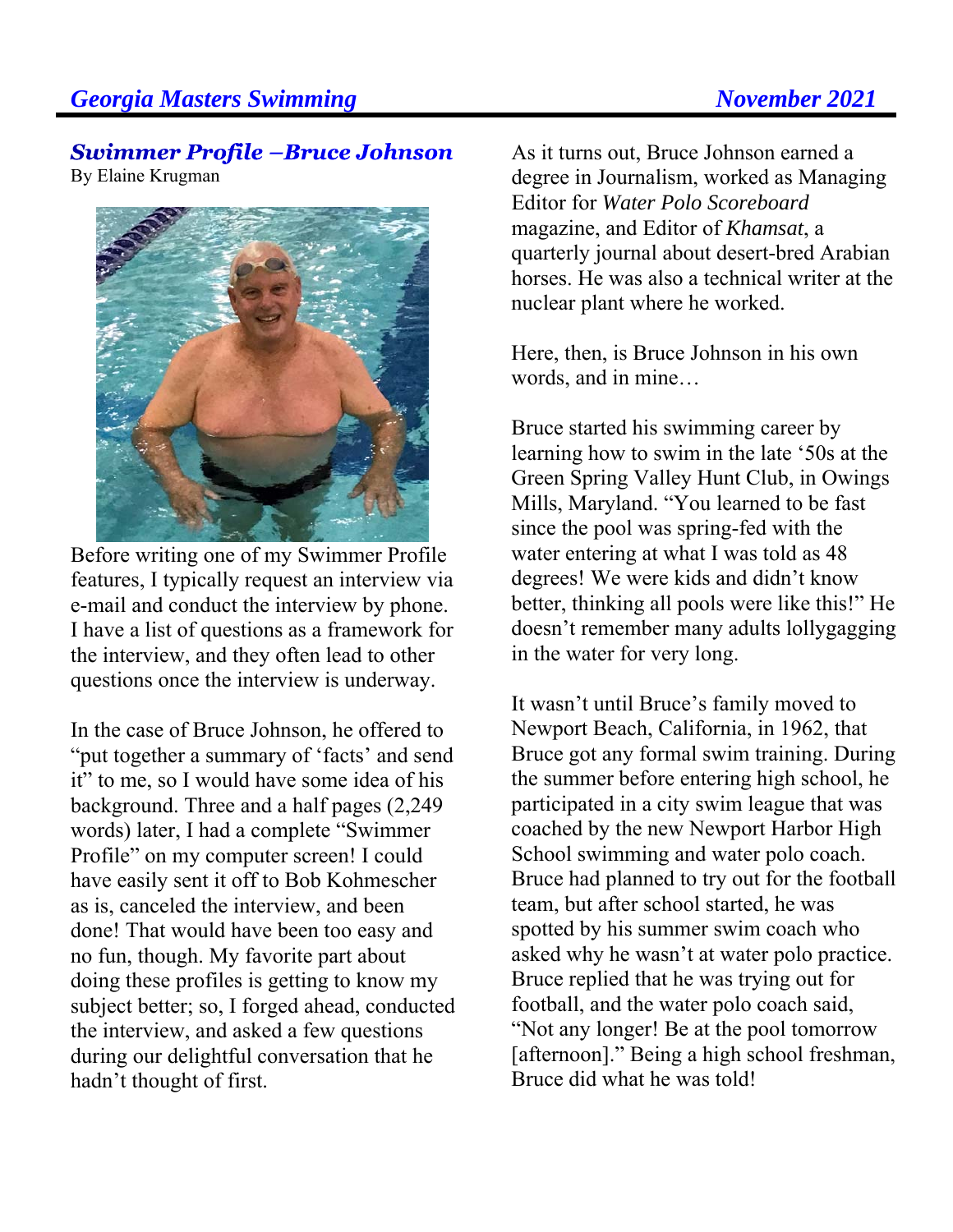The freshman ended up playing water polo and competing on the swim team for all four years of high school—the last three coached by a different coach, Bill Barnett. During Bruce's senior year, he started for the varsity water polo team. They won the California Interscholastic Championship and were ranked the #1 high school water polo team by *Water Polo Scoreboard*  magazine. Coach Barnett ultimately went on to coach the United States Olympic Water Polo Team to a Silver Medal, in 1988, and a fourth-place finish, in 1992.

Following high school graduation, Bruce attended and swam at California State University Fullerton, for two years, where he earned three Division II All-American swim awards in the 1650 and 500 freestyle events. At the conference championships his sophomore year, Bruce was tasked with swimming the 200 fly, since he didn't have anything else to swim that day of the meet. It was the first time he had ever swum the event, and he turned in a 2:10 time with no training!

Reflecting back on his high school and college swimming days before swimming goggles became available, Bruce said, "Homework was performed after workouts squinting through large fuzzy circles around every light due to the effects of the chlorine on the eyes."

Bruce wasn't attending college on a scholarship, so he left swimming after his sophomore year, so he could get a job to pay for his education. Bruce did play water polo for 4 years with the college team,

however, which earned a third-place finish at the 1971 NCAA Championships, after defeating the defending National Champions in the first round.

During his college senior year, Bruce took an assistant swim coach job at the AAU (now USS) team at his former high school. He went on to coach both swimming and water polo at Saddleback Valley Aquatics, followed by stints at Cerritos Aquatics and Servite High School, in Southern California.

After several years of coaching, Bruce joined the US Navy where he was ultimately stationed in San Diego. During a training period there, he found time to swim and even competed in an early Masters swim meet, setting a San Diego County Masters Record for his 25-29 age group in the 200 IM. "It was funny then and now since I am the world's worst breaststroker!" he laughed.

While in the navy, Bruce's swimming skills came in very good use on one occasion when the navy destroyer he was working aboard was testing an exercise antisubmarine torpedo just off the coast of his hometown. The 8-to-10-foot swells were too large for the torpedo retrieval boat to get close enough to snag it, so there was a shout out for a volunteer to jump off the destroyer to retrieve it. Being the very strong ocean swimmer that he was, Bruce offered himself up for the task. A line was tied around him, he jumped off the destroyer, swam out to the torpedo, and the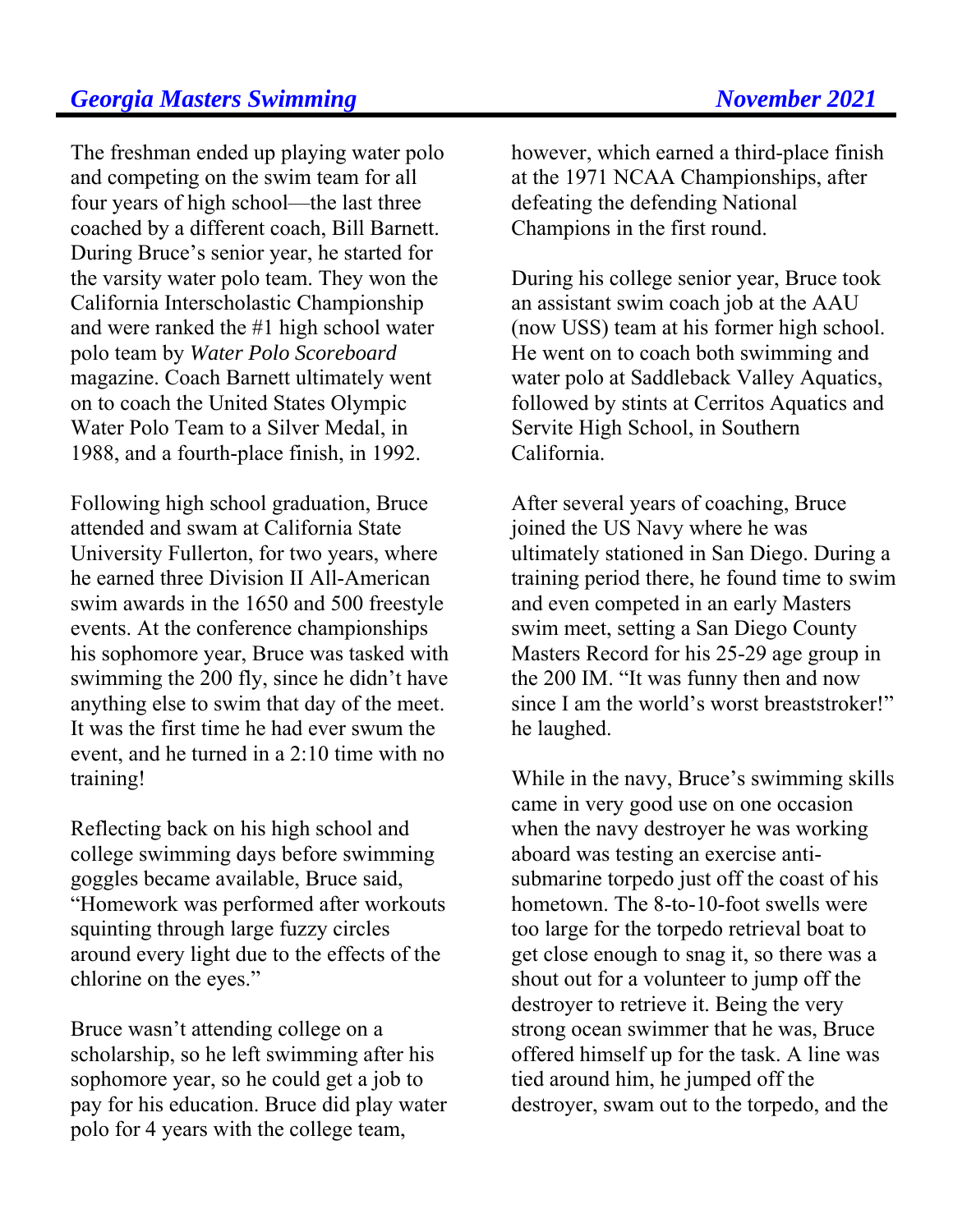crew hauled him back in with torpedo in hand!

Following his four years in the Navy, Bruce's work took him to Arizona and away from the water for about twelve years. He then returned to swimming for exercise and to lose weight. Soon, he realized that he had missed the routine and sense of satisfaction when swimming challenging sets. He met some other Masters swimmers at the pool and started competing in Arizona meets, in 1992, improving enough to enjoy multiple National Top 10's in distance events. In all, he racked up 20 individual and four relay Top 10's, between 1992 and 1996.

Bruce also kept very busy competing in open water with the other Masters swimmers from his Litchfield Park pool, in Arizona. The group started with a 2-mile swim in Lake Pleasant, in 1995, which Bruce won beating all of the other swimmers to the finish line. That whetted his appetite for some longer swims, including the Newport Beach Pier to Pier 1.8-mile swim, the USMS National Championship 10-mile Swim up the coast from the Huntington Beach Pier to the Seal Beach Pier, the Long Beach 3-mile Swim ("It felt like a sprint after the 10 miler the previous week!"), and the 12-mile swim around Coronado Island, in San Diego. At the 10-mile race, Bruce was told the ocean's water temperature that day was 63 degrees, which was almost 25 degrees colder than the pool temperatures he was used to in his training pool! Bruce earned a

first-place finish in his age group and a case of hypothermia when he finished!

To fit in long-distance training to accomplish those swims while working a full-time schedule, Bruce found a clever solution. As he explained, "I was able to take an hour of vacation every day, Monday through Friday. That way, I could do two-aday workouts when the pool opened at 6:00 am, [swim] until 7:00, and still be at work, which was about 40 minutes away; and, then workout in the afternoon."

Work commitments left Bruce with little time to continue his 10,000-yard training sessions, so he transitioned his workouts to focus on fitness, and he stopped competing. He continued, however, to run the weekly swim workouts for the Litchfield Park Masters group for eight years.

Following retirement and a move to Clermont, Georgia, in 2014, Bruce stopped swimming again. "I felt that the pool was too far away to justify the time spent driving back and forth. I reconsidered this position after the bathroom weight scale started sounding alarms, so I started swimming at the Frances Meadows Aquatic Center, in Gainesville, Georgia, in September of 2016," he said.

Describing his current swim group, Bruce said, "We have a tiny group of mostly  $60+$ year-old swimmers, and we call ourselves the 'Olympic Nopefuls!' We swim Monday through Friday for about an hour and a quarter, starting at 5:00 am. Our workouts are designed for fitness, and we do almost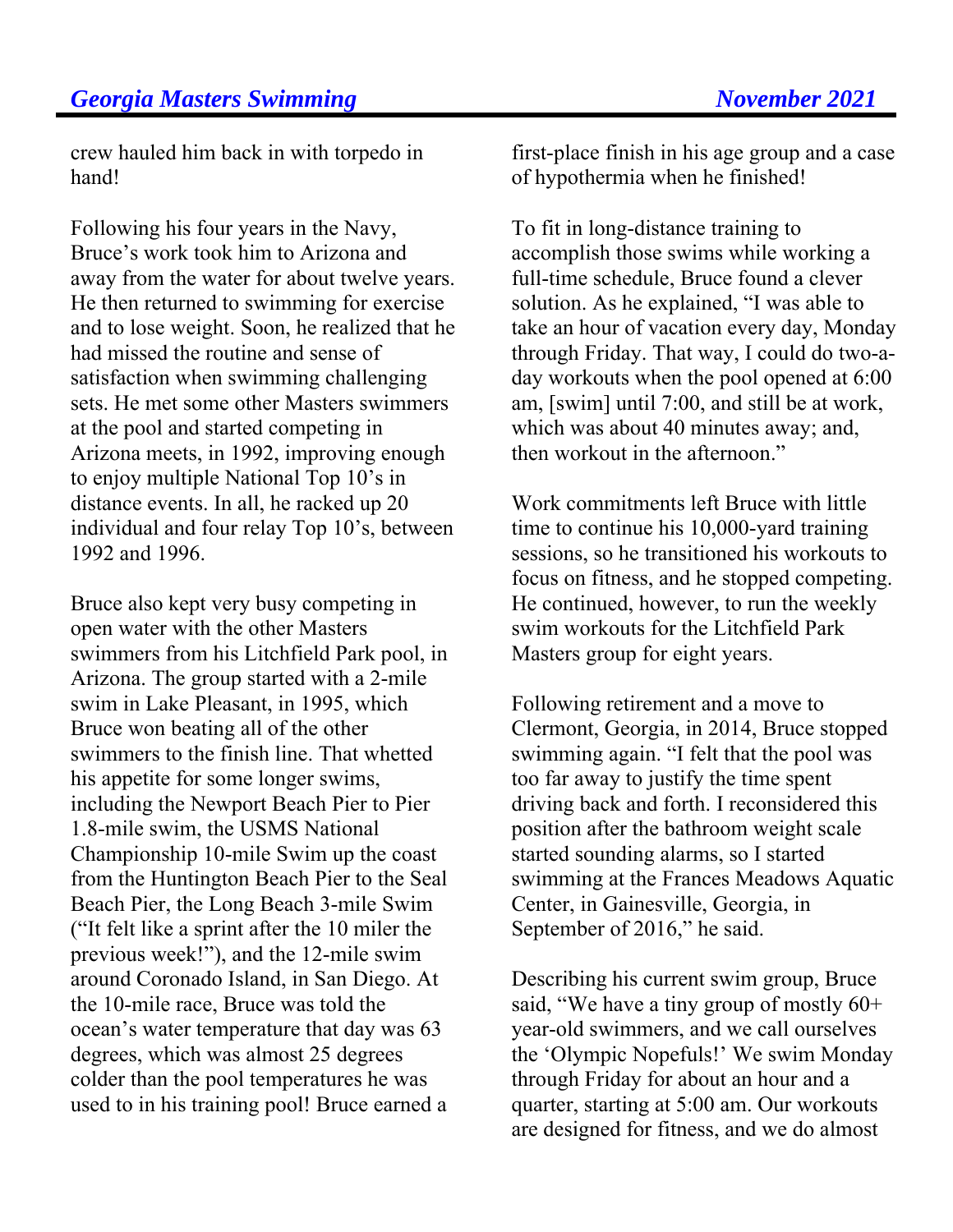#### **Georgia Masters Swimming Community Community Rober 2021**

entirely freestyle workouts. Additionally, the words 'kick' and 'sprint' are known as four-letter words, so we never do that; although, fins are allowed in every set if you like."

Evidently, dryland training is also something Bruce curses, because when asked if he does any to supplement his swimming workouts, he simply replied, "I mow the lawn!" which turns out includes 12 acres of pasture and woods.

Bruce does have a grueling workout that he likes to do in the pool, however, and it began as a punishment set ordered by his high school coach. As he remembered, "In my senior year in high school, I was cast in a musical, and our rehearsal ran really late. I arrived at the pool at the same time the rest of the swim team was getting out, having finished their workout for the day. Coach Barnett was really mad! He told me to warm up, and then do 20 x 200 freestyle swims  $(2, 2:30$ . This was 1969, and we had never approached that level of continuous high intensity work or that short of an interval. Everyone left, and I swam back and forth alone. Fortunately, it was April, so there was enough light out, and I didn't have to swim in the pitch-black darkness! I survived the workout, but confess I had to swim the last four as a continuous swim! Ever since then, I have used that 20 x 200 freestyle workout as a metric to test my fitness. I went back and swam that workout in the new pool at my  $50<sup>th</sup>$  high school reunion. I also swam it successfully on my 70th birthday at Frances Meadows in April; although, for both of these swims, I added

30 seconds to the interval and used pull buoys and paddles as aids. "After all, that was 50 years and about 60 pounds ago!"

Bruce's goal going forward is to keep swimming that 20 x 200's set on the 3:00 interval for the next ten years!

You have to really like swimming to do that type of a set, and Bruce says,

"…Challenging yourself to do some really hard workouts to see if you can still make them" is what he enjoys most about being in the pool.

The camaraderie of swimming with his fellow "Olympic Nopefuls" is his favorite thing about Masters. "I also appreciate the yard-tracking (Go the Distance) aspect of the [USMS.org] website, so I can keep track of whether I am doing better or worse than at the same time last year." As of this writing, Bruce has enjoyed logging in a lot of yardage in the Go the Distance Fitness Log. Currently, he is ranked  $5<sup>th</sup>$  of 39 Georgia swimmers registered on the site. Keep up those 20 x 200's, Bruce!

## **Passing of a Georgia Masters Legend – Anne Dunivin**

By Elaine Krugman

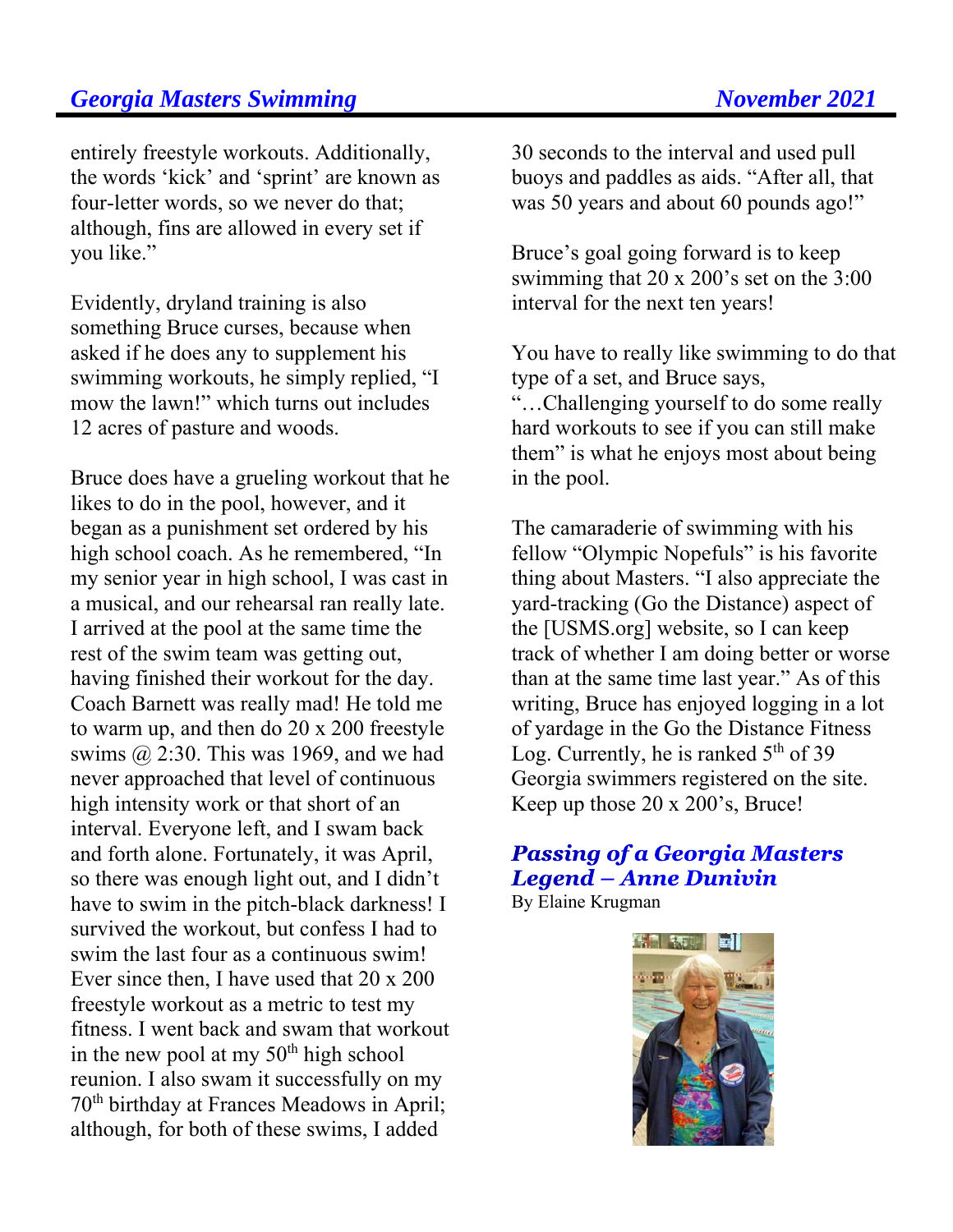#### **Georgia Masters Swimming November 2021**

I just returned home from the pool today (November 15) to a phone message from Anne Dunivin's daughter, Virginia Merritt, that Anne Dunivin died "peacefully and joyfully" on November 10 at age 105. For those of you who didn't know her, she was the sweetest and most positive person you could ever know. She was a role model for all who knew her, and I know I wasn't the only person to tell her, "I want to grow up to be just like you!"

One of my favorite non-swimming memories of Anne was visiting her in the hospital after she had surgery following a chair aerobics injury (the chair slipped, and she fell). She was all smiles; and, according to Virginia, the first question Anne had asked the doctor was, "When I can I get back in the pool?" The other favorite was celebrating her 100th birthday with her, and when I told her she looked great, she replied, "Well, I don't feel like I'm 100; I feel good!"

My all-time favorite swimming memory of Anne was at the 2016 UGA long course meet when she set a record for being the first woman to swim the 200 meter freestyle in the 100-104 age group. USMS had to add that age group to the software!

150 meters into the swim, Virginia was concerned that Anne wouldn't make it and thought I should stop her so nothing bad would happen. We were at the far end of the pool, and I convinced her to let Anne swim, because she was doing great, looked strong, and was doing what she loved to do. When Anne reached the wall for her last turn, she took one look up at us, and with the most determined look I had ever seen, spun around in a quick open turn and headed for home. (It's as if she had known what we were talking about and was determined to prove her wrong!). At the end of her 200, Anne evidently forgot where she was in the race, because she turned around and kept going! At the same time, Mark Rogers and I both leaped in the pool to stop her, so she wouldn't swim another 100 meters! I tapped her on the head and said, "Anne, you are all done! You set the record!" She just smiled and swam back to the edge of the

pool. The crowd went nuts; she was a rock star!

A memorial service will be held after the holidays. I will make sure to pass along any information I receive.

## **Swimming Humor**





**Being fascinated by the** way the nool looks after you clean the fog out of your goggles.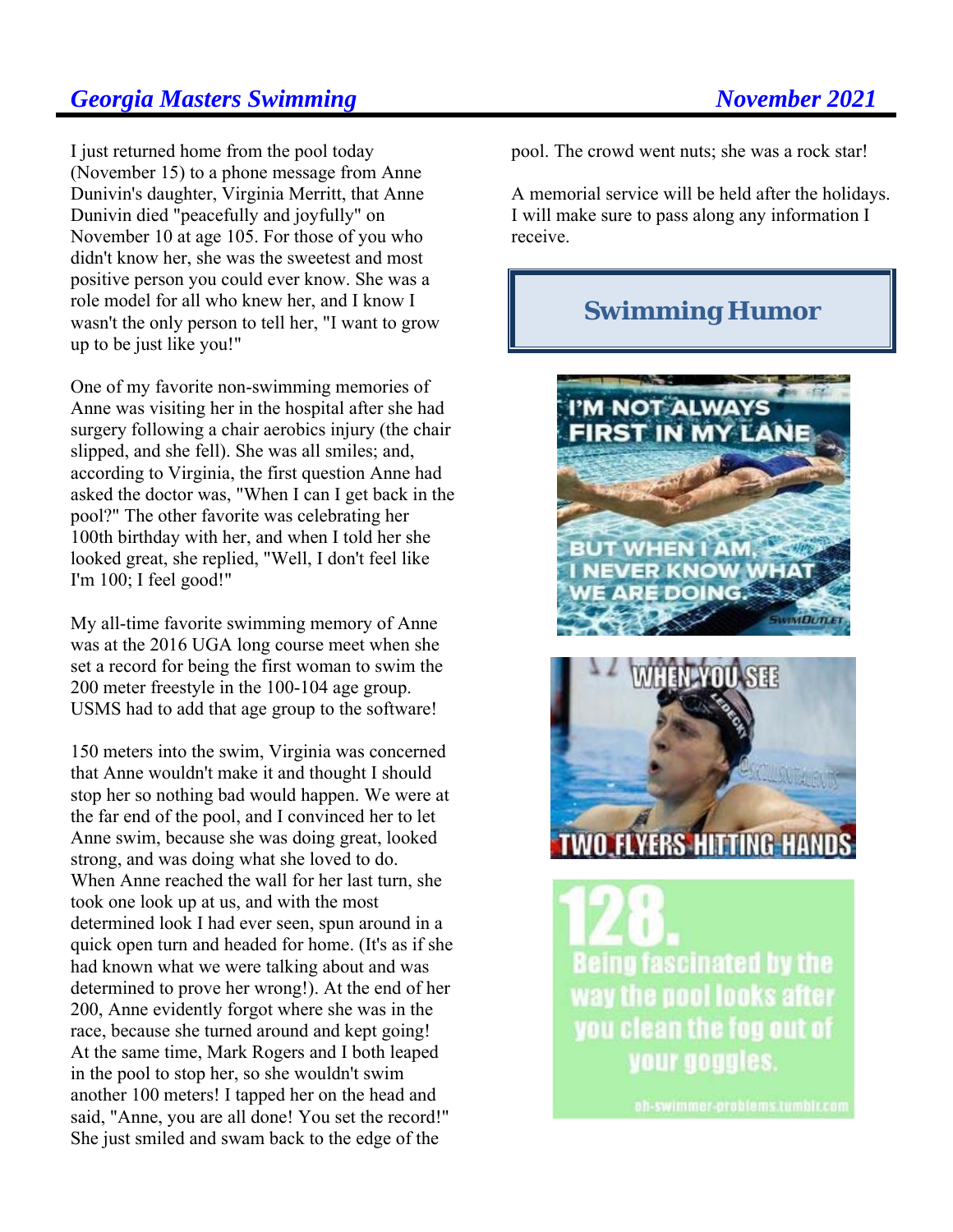## *Upcoming Events*

|            | December 2021                            |                   |                                              |  |  |  |  |
|------------|------------------------------------------|-------------------|----------------------------------------------|--|--|--|--|
| 14         | Georgia LMSC monthly Zoom meeting        | $12*$             | St. Nicholas SCM Invitational @ Georgia Tech |  |  |  |  |
|            |                                          |                   | Meet entry attached.                         |  |  |  |  |
|            |                                          | January 2022      |                                              |  |  |  |  |
| <b>TBA</b> | Georgia LMSC monthly Zoom meeting        |                   | National Hour Swim Postal Championships -    |  |  |  |  |
|            |                                          |                   | Through February 1                           |  |  |  |  |
|            |                                          | February 2022     |                                              |  |  |  |  |
| <b>TBA</b> | Georgia LMSC monthly Zoom meeting        | $1 - 15$          | USMS Winter Fitness Challenge $-30$ minute   |  |  |  |  |
|            |                                          |                   | sw <sub>1</sub> m                            |  |  |  |  |
| $12 - 13$  | Southeast Zone SCY Championship - Auburn |                   |                                              |  |  |  |  |
|            |                                          | <b>March 2022</b> |                                              |  |  |  |  |
| <b>TBA</b> | Georgia LMSC monthly Zoom meeting        | *6                | W Gwinnett Park SCY Developmental Meet       |  |  |  |  |
| $19-20$    | St Petersburg, $FL - SCY$                | $*26-27$          | St Patrick's Day SCY Invitational at Dynamo  |  |  |  |  |
|            | April 2022                               |                   |                                              |  |  |  |  |
| <b>TBA</b> | Georgia LMSC monthly Zoom meeting        | $7 - 10$          | Y Nationals SCY - Orlando, FL                |  |  |  |  |
| 28         | USMS SC Nationals - San Antonio, TX      |                   |                                              |  |  |  |  |
|            |                                          |                   |                                              |  |  |  |  |

 Information on these and other Dixie Zone events can be found on the Dixie Zone website at www.dixiezone.org/Meets.htm. \*Dates in red are Georgia LMSC events.

| <b>Swim Websites</b>               |                                                                              |  |  |  |
|------------------------------------|------------------------------------------------------------------------------|--|--|--|
| <b>ARP Blue Tides</b>              | https://www.augustaga.gov/DocumentCenter/View/12491/ARP-Blue-<br>Tides-flyer |  |  |  |
| Athens Bulldog Swim Club           | http://www.athensbulldogs.com                                                |  |  |  |
| <b>Atlanta Rainbow Trout</b>       | https://www.atlantarainbowtrout.com                                          |  |  |  |
| Atlanta Water Jocks                | http://www.atlantawaterjocks.com                                             |  |  |  |
| Chastain Park Athletic Club        | www.ChastainParkAthleticClub.org                                             |  |  |  |
| <b>Columbus Aquatic Club</b>       | http://www.swimhurricanes.com                                                |  |  |  |
| <b>Concourse Athletic Club</b>     | wellbridge.com/concourse-athletic-club/sandy-springs                         |  |  |  |
| <b>Cumming Waves Swim Team</b>     | www.cummingwaves.net                                                         |  |  |  |
| <b>Decatur Family YMCA</b>         | ddy.ymcaatlanta.org                                                          |  |  |  |
| <b>DeKalb Aquatics Masters</b>     | http://daqswim.com                                                           |  |  |  |
| Douglas County Stingrays           | www.swimdcs.com                                                              |  |  |  |
| Dynamo Swim Club Masters           | http://dynamoswimclub.com                                                    |  |  |  |
| Fyns                               | http://www.fynsmasters.com                                                   |  |  |  |
| <b>Great White Shark Aquatics</b>  | www.gwsaswim.com                                                             |  |  |  |
| John P. Thayer YMCA Masters Swim   | Columbusymca.com                                                             |  |  |  |
| <b>Savannah Masters</b>            | http://www.tlb975.wix.com/mastersswimming                                    |  |  |  |
| <b>Stingrays Masters Swimming</b>  | http://www.stingraysswimming.com                                             |  |  |  |
| <b>Swim Gainesville</b>            | www.swimgainesville.com                                                      |  |  |  |
| <b>Swim Macon Masters</b>          | www.swimmacon.com                                                            |  |  |  |
| <b>Tidal Wave Masters Swimming</b> | tidalwaveswimming.com                                                        |  |  |  |

*For more information about the clubs and teams, Visit www.georgiamasters.org*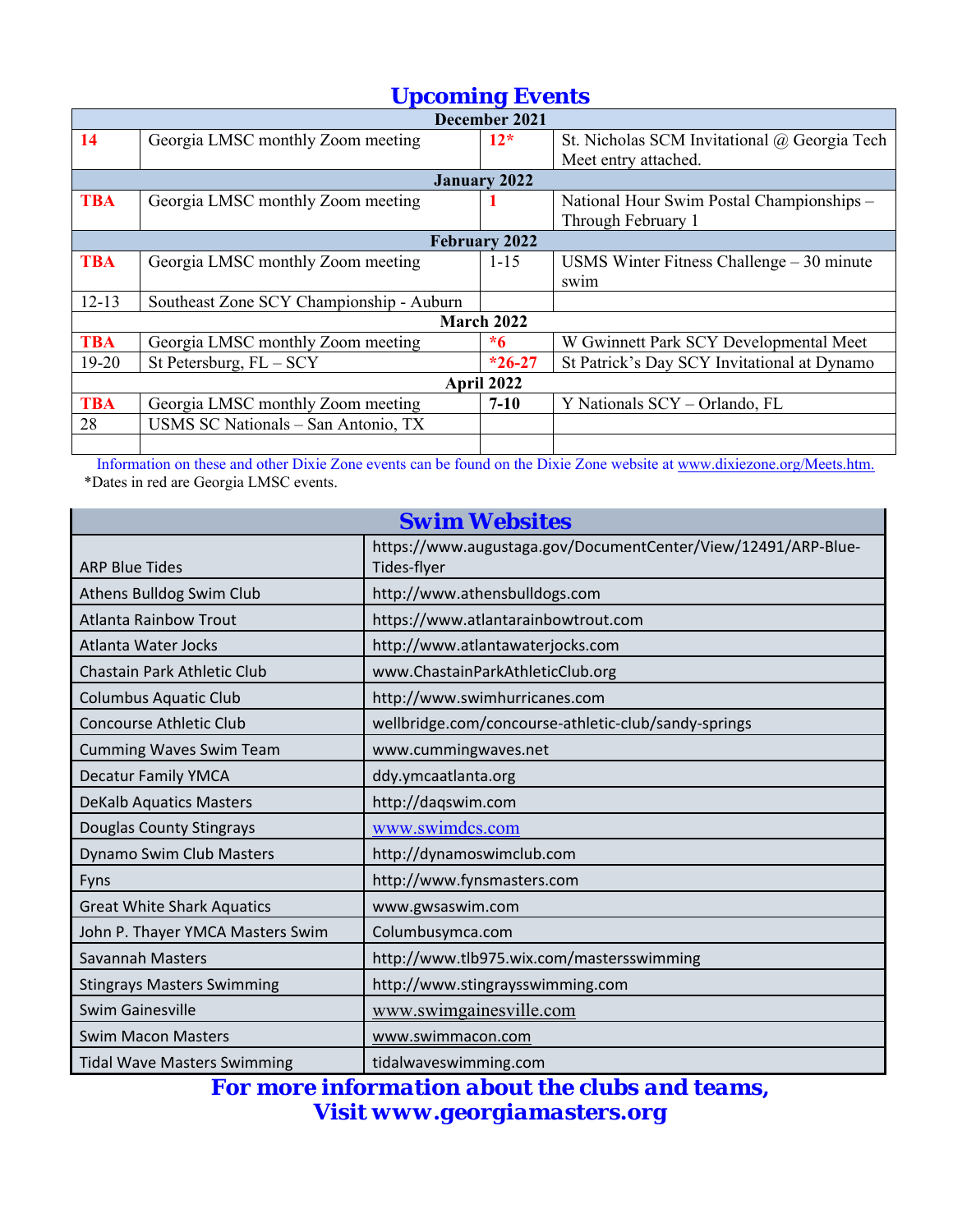# **Georgia Masters Swimming November 2021**

| <b>Name</b>                          | <b>Abbr</b> | <b>Contact</b>       | Phone            | <b>Email</b>                      |  |  |
|--------------------------------------|-------------|----------------------|------------------|-----------------------------------|--|--|
| <b>GEORGIA CLUBS</b>                 |             |                      |                  |                                   |  |  |
| Atlanta Rainbow Trout                | <b>ART</b>  | Jake Macks           | (602) 821-2677   | jake.macks@gmail.com              |  |  |
| Atlanta Water Jocks                  | <b>AWJ</b>  | Lorenzo Benucci      | (404) 353-2952   | lbenucci@gmail.com                |  |  |
| <b>Camden PSA Masters</b>            | <b>CAST</b> | John Eife            | (407) 212-2410   | jdeife@co.camden.ga.us            |  |  |
| Chastain Park Athletic Club          | <b>CPAC</b> | <b>Star Brackin</b>  | (404) 841-9196   | masters@chastainparkac.org        |  |  |
| <b>Columbus Aquatic Club</b>         | <b>HURM</b> | <b>Andrew Beggs</b>  | (610) 742-8114   | andrew.t.beggs@gmail.com          |  |  |
| Concourse Athletic Club              | <b>CONC</b> | <b>Chris Nasser</b>  | (770) 713-3694   | swim@concoursemasters.com         |  |  |
| <b>DeKalb Aquatics Masters</b>       | <b>DAQM</b> | Melissa Wilborn      | (770) 736-3512   |                                   |  |  |
| <b>Dutch Island Dolphins</b>         | <b>DID</b>  | Joyce Bustinduy      |                  | jobustinduy@gmail.com             |  |  |
| John P. Thayer YMCA Masters Swim     | <b>BARM</b> | <b>Scott Balkcum</b> | (706) 322-8269   | sbalkcum@ymcacolumbusga.com       |  |  |
| Kennesaw State University Masters    | <b>KSUM</b> | Cheryl Richardson    | (615)828-9206    | bricha89@kennesaw.edu             |  |  |
| Nautical Milers Special Needs Team   | <b>NAUT</b> | Patrick Thoreson     | (770) 289-0235   | patrick thoreson@yahoo.com        |  |  |
| Southern Eagle Aquatics              | <b>SEGA</b> | <b>Beau Caldwell</b> | $(614)$ 440-1660 | swimsega@gmail.com                |  |  |
| <b>Spartans Aquatic Masters Club</b> | <b>SAMC</b> | <b>Kris Kester</b>   |                  | spartanscoachkarl@gmail.com       |  |  |
| Summer Hill Orcas Swim Club          | <b>SHOC</b> | Kaleigh Shook        | (706) 835-7604   | summerhillrec@gmail.com           |  |  |
| Swim Gainesville                     | SG          | Joy Kelleher         | (904) 955-7344   | joylohr@yahoo.com                 |  |  |
| Windy Hill Athletic Club Masters     | <b>WHA</b>  | Keith Berryhill      | (770) 657-1851   | keith.berryhill@windyhillclub.com |  |  |

| <b>GEORGIA SUPER TEAMS - GAJA</b>     |             |                         |                    |                              |  |
|---------------------------------------|-------------|-------------------------|--------------------|------------------------------|--|
| Georgia Masters                       | <b>GAJA</b> | Lisa L Watson           | (770) 497-1901     | lisa.watson@ung.edu          |  |
| Athens Bulldog Swim Club              | <b>ABSC</b> | <b>Craig Page</b>       | $(706)$ 461-8288   | craigwpage@gmail.com         |  |
| Augusta Recreation & Parks Blue Tides | <b>ARP</b>  | Barbara Ingold          | (815) 370-7722     | arpbluetides@gmail.com       |  |
| Douglas County Stingreys              | <b>DCS</b>  | Jarrod Hunte            | (352) 804-2106     | coachjrodhunte@gmail.com     |  |
| Dynamo Swim Club Masters              | <b>DYNA</b> | Rebecca Carpenter       |                    | rebecca@dynamomultisport.com |  |
| Georgia Masters Killer Whales         | <b>GMKW</b> | Danny Palma             | (770) 548-7562     | danny@buckheadaquatics.com   |  |
| Savannah Masters                      | <b>SAVM</b> | John Denion             | $(912) 655 - 6589$ | jmd7362@gmail.com            |  |
| Southside Seals                       | SSS         | Rob Copeland            | (404) 667-7902     | rob copeland@comcast.net     |  |
| <b>Stingrays Masters</b>              | <b>RAYS</b> | Michael Soderlund       | (678) 877-1306     | rebecca@dynamomultisport.com |  |
| Swim Beyond Atlanta                   | <b>SBA</b>  | Mandi Bell              | (404) 450-4956     | mandi@swimbeyond.com         |  |
| <b>Swim Macon Masters</b>             | <b>SMM</b>  | Jason Michael           | (478) 474-9689     | mrbreaker66@gmail.com        |  |
| <b>Warner Robins Aquanuts</b>         | <b>WHA</b>  | Daniel Murray           | (478) 714-8246     | dmurray54.dm@gmail.com       |  |
| LIFE TIME SWIM                        |             |                         |                    |                              |  |
| Life Time Swim Alpharetta             | <b>ALPL</b> | <b>Aquatics Manager</b> | (678) 327-2623     | GAALAquaticsManager@lt.life  |  |
| Life Time Swim Atlanta                | <b>ATLL</b> | <b>Aquatics Manager</b> | (678) 832-2323     | GAATAquaticsManager@lt.life  |  |
| <b>SWIM ATLANTA MASTERS</b>           |             |                         |                    |                              |  |
| Swim Atlanta Masters-Cumming          | <b>SAMS</b> | <b>Andrew Rogers</b>    | (770) 888-0010     |                              |  |
| Swim Atlanta Masters-Georgia Tech     | <b>SAMS</b> | <b>Clarin Ellard</b>    | (678) 230-4248     | coachclarin@gmail.com        |  |
| Swim Atlanta Masters-Hamilton Mill    | <b>SAMS</b> | <b>Mary Tripp</b>       | (678) 889-2039     |                              |  |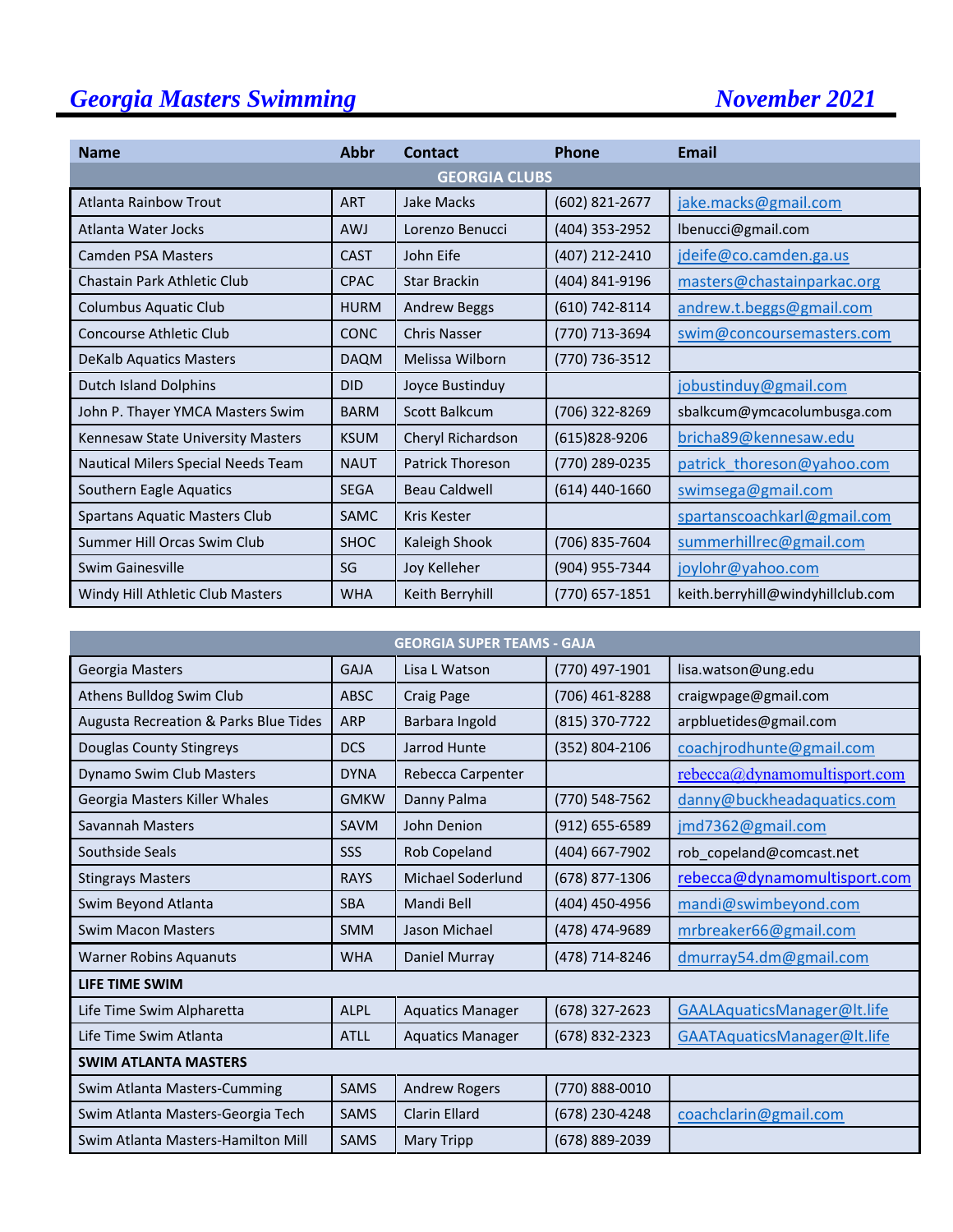# *Georgia Masters Swimming November 2021*

l

| Swim Atlanta Masters-Johns Creek | <b>SAMS</b> | Elizabeth Stowe   | (770) 232-7227     |                      |
|----------------------------------|-------------|-------------------|--------------------|----------------------|
| Swim Atlanta Masters-Marietta    | <b>SAMS</b> | Pat Eddy          | $(614) 670 - 1108$ | pateddy52@aol.com    |
| Swim Atlanta Masters-Roswell     | <b>SAMS</b> | Andy Griffin      |                    | andy@swimatlanta.com |
| Swim Atlanta Masters-Sugarloaf   | <b>SAMS</b> | <b>Scot Davis</b> | (678) 442-7946     | scot@swimatlanta.com |

| <b>GEORGIA SUPER TEAMS - YMCA</b>                      |             |                      |                |                        |  |  |
|--------------------------------------------------------|-------------|----------------------|----------------|------------------------|--|--|
| YMCA of Metro Atlanta                                  | <b>ATLY</b> | <b>Becky Shipley</b> | (678) 569-9622 | beckys@ymcaatlanta.org |  |  |
| Andrew & Walter Young YMCA<br><b>Masters</b>           | <b>AWYY</b> | Iilonga Thandiwe     | (404) 523-9622 | linz.t@mindspring.com  |  |  |
| <b>Decatur Family YMCA</b>                             | <b>DFY</b>  | <b>Beth Costello</b> | (404) 377-9622 | bethc@ymcaatlanta.org  |  |  |
| <b>G.Cecil Prueett Community Center</b><br><b>YMCA</b> |             |                      |                |                        |  |  |
| J.M Tull-Gwinnett Family YMCA                          |             |                      |                |                        |  |  |
| McCleskey-East Cobb Family YMCA                        |             |                      |                |                        |  |  |
| <b>Summit Family YMCA</b>                              |             |                      |                |                        |  |  |

#### *Who Y*=*All Can Call*

| <b>Name</b>           | <b>Title</b>                | <b>Phone</b>       | Email                     |
|-----------------------|-----------------------------|--------------------|---------------------------|
| Rob Copeland          | Long Distance               | $(678)$ 817-1602   | rob copland@comcast.net   |
|                       | Coaches Chair               |                    |                           |
| Elizabeth Gieseking   | Member At Large             |                    | elizabeth@gieseking.us    |
| <b>Bob Kohmescher</b> | Newsletter Editor           | $(770)$ 722-2192   | bobk340@comcast.net       |
| Elaine Krugman        | Contributing Editor         | $(678) 603 - 1543$ | ekkrugman@gmail.com       |
| Britta O'Leary        | <b>LMSC Chair</b>           | $(636)$ 295-3222   | brittaoleary@gmail.com    |
| Mark Rogers           | Membership Coordinator      |                    | mlrogers 98@yahoo.com     |
| Leann Rossi           | Diversity & Inclusion Chair |                    | swimfastatlanta@gmail.com |
| Ed Saltzman           | Treasurer, Records, Meet    | $(770)$ 442-9075   | swimsalt@bellsouth.net    |
|                       | Sanctions, Communications   |                    |                           |
| <b>Jeff Tacca</b>     | Member At Large             | $(404)$ 256-0733   | jtacca@comcast.net        |
| Lisa Watson           | Vice-Chair                  | $(770)$ 497-1901   | lisa.watson@ung.edu       |
| Karol Welling         | Secretary                   | $(770)$ 631-9195   | krw83@mindspring.com      |
| John Zeigler          | Fitness                     | $(770)$ 972-7981   | ivzeigler@bellsouth.net   |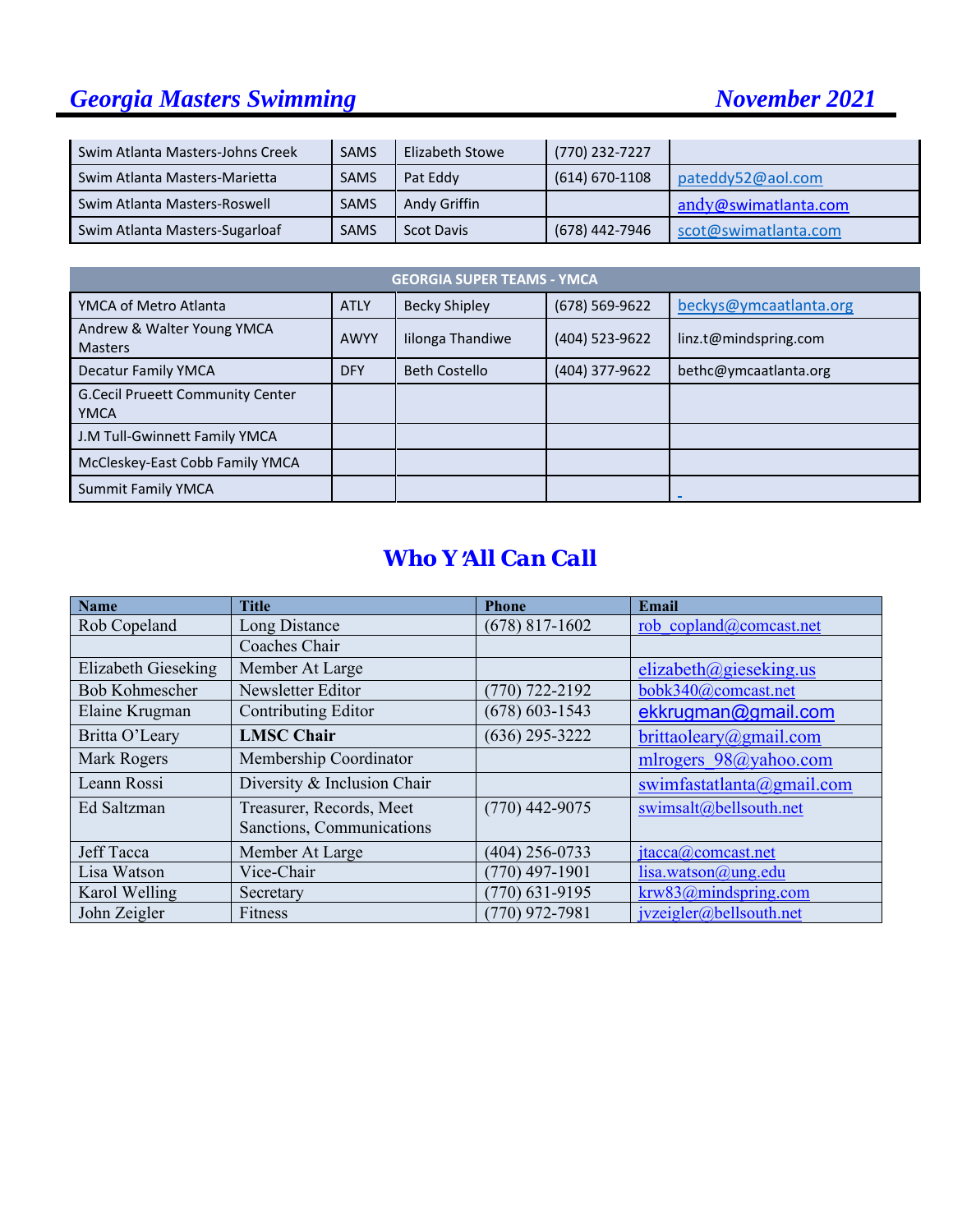

*Rainbow Trout St. Nick's Invitational GA Tech Campus Recreation Center (CRC) December 12, 2021* 

| Hosted by:<br>Meet Director: | Atlanta Rainbow Trout<br>Shayne Lastinger                                                                                                                                                                                                                                                                                               | USMS Sanction #: 451-S003<br>December 12 <sup>th</sup> , 2021<br>Date: |  |  |  |  |  |  |
|------------------------------|-----------------------------------------------------------------------------------------------------------------------------------------------------------------------------------------------------------------------------------------------------------------------------------------------------------------------------------------|------------------------------------------------------------------------|--|--|--|--|--|--|
| Time:                        | The meet will have warm-ups start at 9AM; meet starts at 10AM.                                                                                                                                                                                                                                                                          |                                                                        |  |  |  |  |  |  |
| Facility:                    | Georgia Tech Campus Recreation Center (CRC). 10 Lanes, Short-Course Meters 10 Lanes for warm-up/warm-down<br>continuously running through the meet. http://www.crc.gatech.edu/aquatics/                                                                                                                                                 |                                                                        |  |  |  |  |  |  |
|                              | The length of the competition course is in compliance and on file with USMS in accordance with articles 105.1.7 and<br>106.2.1; but as a bulkhead course, is subject to length confirmation. Eligibility of times for USMS Top 10 and Records will<br>be contingent on verification of bulkhead placement.                              |                                                                        |  |  |  |  |  |  |
|                              | A separate warm up pool will be available throughout the meet.                                                                                                                                                                                                                                                                          |                                                                        |  |  |  |  |  |  |
| Address:                     | 750 Ferst Dr NW, Atlanta, GA 30318. A Parking pass is included in the registration fee. The pass is good for parking along<br>Tech Parkway, behind the Aquatic Center. Closer lots are available at an hourly rate. Please see a parking pass attendant<br>at the back entrance of the CRC (along tech parkway) for a parking pass.     |                                                                        |  |  |  |  |  |  |
| Eligibility:                 | The meet is open to all persons 18 years and older as of December 12 <sup>th</sup> , 2021. Your age on December 31, 2021 determines<br>your age at the meet. USMS REGISTRATION IS REQUIRED. If you are not registered, your application can be accepted at<br>the meet. Please include a copy of your USMS card with your registration. |                                                                        |  |  |  |  |  |  |
| Covid-19:                    | Due to the pandemic, we will only accept the first 150 registrants. We will follow CDC guidelines and provide updates<br>within one week of the event regarding spectators, and locker room policies.                                                                                                                                   |                                                                        |  |  |  |  |  |  |
| Events:                      | Swimmers may enter up to 5 individual events per day and 3 relays.                                                                                                                                                                                                                                                                      |                                                                        |  |  |  |  |  |  |
| Awards:                      | Ribbons will be awarded for 1st, 2nd, and 3rd places. Individual High point winners will receive an award.                                                                                                                                                                                                                              |                                                                        |  |  |  |  |  |  |
| Timing:                      | Touchpads/electronic timing with hand/stopwatch backup. Times will count toward USMS Records and Top Ten.                                                                                                                                                                                                                               |                                                                        |  |  |  |  |  |  |
| Scoring:                     | Top eight finishers will score as follows: 20, 17, 16, 15, 14, 13, 12, 11 for Individual events and 40, 34, 32, 30, 28, 26, 24,<br>22 for relays.                                                                                                                                                                                       |                                                                        |  |  |  |  |  |  |
| Fees:                        | \$70 covers facility and meet costs.                                                                                                                                                                                                                                                                                                    |                                                                        |  |  |  |  |  |  |
| Seeding:                     | All events will be seeded in advance and slowest to fastest. Men and Women will be seeded together based on time.                                                                                                                                                                                                                       |                                                                        |  |  |  |  |  |  |
|                              | Relays will be deck-seeded and relay heat/lane assignments posted at the meet. Psych sheets will be posted at<br>www.georgiamasters.org around December 10 <sup>th</sup> (depending on the number of late entries being processed).                                                                                                     |                                                                        |  |  |  |  |  |  |
| Relays:                      | Entries for events 3-5 will be due at 9:30 AM. Entries for events 21-23 will be due at 12:30 PM.                                                                                                                                                                                                                                        |                                                                        |  |  |  |  |  |  |
| Entry deadline:              | Paper entries must be received by Wednesday, December 1st. Mailed entries received after that date will be assessed a<br>\$10 late fee. No new heats will be created to accommodate late entries.                                                                                                                                       |                                                                        |  |  |  |  |  |  |

ENTER ONLINE at https://www.ClubAssistant.com/club/meet\_information.cfm?c=2176&smid=13543 until December 3<sup>rd</sup>

at 11:59PM. No late fee with online registration!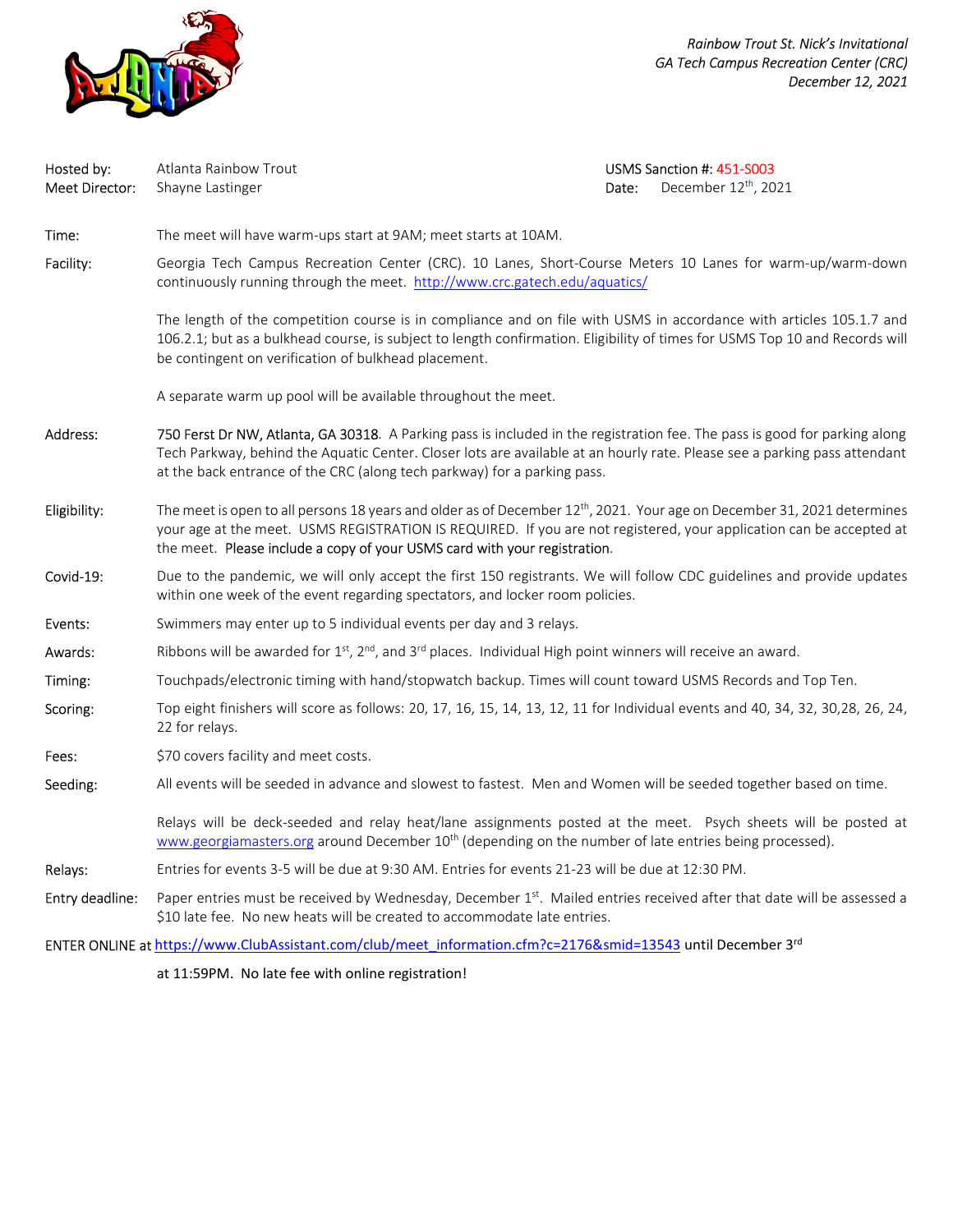

#### Include a copy of your USMS Card!

| Last Name:               |                | Middle Initial:<br>First Name:    |  |  |  |
|--------------------------|----------------|-----------------------------------|--|--|--|
|                          |                |                                   |  |  |  |
| Date of birth:<br>USMS#: |                | Team/Club Affiliation (NOT GAJA): |  |  |  |
|                          |                |                                   |  |  |  |
| Gender:                  | Email address: |                                   |  |  |  |
|                          |                |                                   |  |  |  |

Circle the event number, and provide your best Short-Course Meter (25M) time for each event you plan to enter. No deck entries will be accepted for Individual events. Maximum of 5 individual events per day. *400 IM, 400 & 800 Free limited to the first 10 entries.* 

| Warm ups 9 AM; Meet Starts 10AM. |                           |                 |    |                        |                 |  |  |
|----------------------------------|---------------------------|-----------------|----|------------------------|-----------------|--|--|
| #                                | <b>EVENT</b>              | Time (00:00:00) | #  | <b>EVENT</b>           | Time (00:00:00) |  |  |
| 1                                | 800 Free                  |                 | 13 | 100 Back               |                 |  |  |
| $\overline{2}$                   | 400 IM                    |                 | 14 | 50 Fly                 |                 |  |  |
| 3                                | Women 200 Free Relay      |                 | 15 | 200 Free               |                 |  |  |
| 4                                | Men 200 Free Relay        |                 | 16 | 100 Breast             |                 |  |  |
| 5                                | Mixed 200 Free Relay      |                 | 17 | 200 Fly                |                 |  |  |
| 6                                | 50 Breast                 |                 | 18 | 50 Free                |                 |  |  |
| 7                                | 100 Free                  |                 | 19 | 200 Back               |                 |  |  |
| 8                                | 100 Fly                   |                 | 20 | 100 IM                 |                 |  |  |
| 9                                | 50 Back                   |                 | 21 | Women 200 Medley Relay |                 |  |  |
| 10                               | 200 Breaststroke          |                 | 22 | Men 200 Medley Relay   |                 |  |  |
| 11                               | 200 IM                    |                 | 23 | Mixed 200 Medley Relay |                 |  |  |
| 12                               | Exhibition Reindeer Relay |                 |    | 400 Free               |                 |  |  |

Payment Info: Meet Entry Fee:

\$70.00

Make Checks Payable to: Atlanta Rainbow Trout Mail to: Atlanta Rainbow Trout, 43 Ivy Ridge NE, Atlanta, GA 30342

Paper Entry must be received by Wednesday, November 13<sup>th</sup>.

Online entry: https://www.ClubAssistant.com/club/meet\_information.cfm?c=2176&smid=13543

Questions? Email Shayne.lastinger@comcast.net

Must sign USMS Liability Release on Back of Entry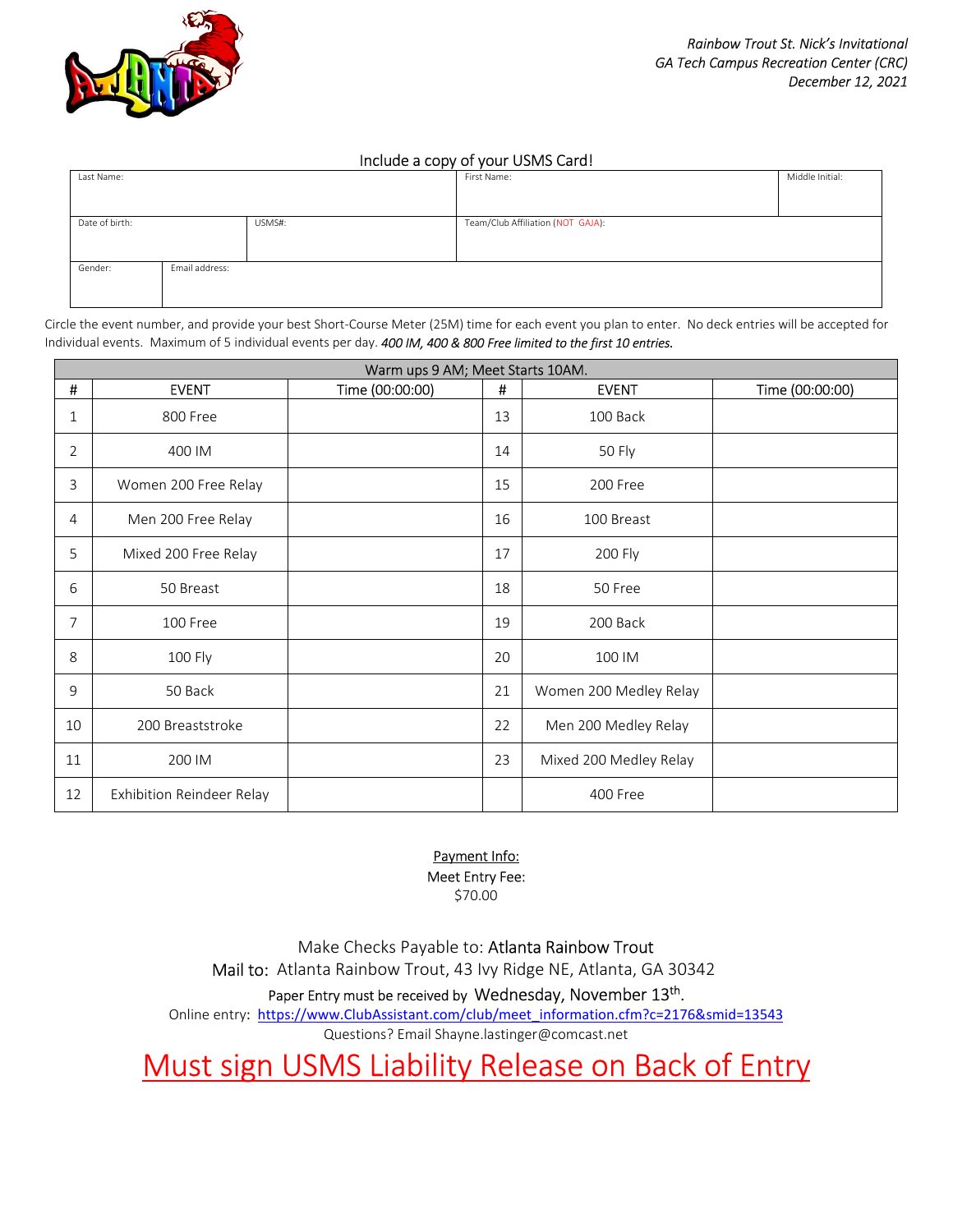*Rainbow Trout St. Nick's Invitational GA Tech Campus Recreation Center (CRC) December 12, 2021* 





#### **PARTICIPANT WAIVER AND RELEASE OF LIABILITY, ASSUMPTION OF RISK, AND INDEMNITY AGREEMENT**

For and in consideration of United States Masters Swimming, Inc. ("USMS") allowing me, the undersigned, to participate in any USMS sanctioned or approved activity, including swimming camps, clinics, and exhibitions; learn-to-swim programs; swimming tryouts; fitness and training programs (including dryland training); swim practices and workouts (for both pool and open water); pool meets; open water competitions; local, regional, and national competitions and championships (both pool and open water); and related activities ("Event" or "Events"); I, for myself, and on behalf of my spouse, children, heirs and next of kin, and any legal and personal representatives, executors, administrators, successors, and assigns, hereby agree to and make the following contractual representations pursuant to this Waiver and Release of Liability, Assumption of Risk and Indemnity Agreement (the "Agreement");

- 1. I hereby certify and represent that (i) I am in good health and in proper physical condition to participate in the Events; and (ii) I have not been advised of any medical conditions that would impair my ability to safely participate in the Events**.** I agree that it is my sole responsibility to determine whether I am sufficiently fit and healthy enough to participate in the Events.
- 2. I acknowledge the inherent risks associated with the sport of swimming. I understand that my participation involves risks and dangers, which include, without limitation, the potential for serious bodily injury, sickness and disease, permanent disability, paralysis and death (from drowning or other causes); loss of or damage to personal property and equipment; exposure to extreme conditions and circumstances; accidents involving other participants, event staff, volunteers or spectators; contact or collision with natural or manmade objects; dangers arising from adverse weather conditions; imperfect water conditions; water and surface hazards; facility issues; equipment failure; inadequate safety measures; participants of varying skill levels; situations beyond the immediate control of the Event organizers; and other undefined, not readily foreseeable and presently unknown risks and dangers ("Risks"). I understand that these Risks may be caused in whole or in part by my own actions or inactions, the actions or inactions of others participating in the Events, or the negligent acts or omissions of the Released Parties defined below, and I hereby expressly assume all such Risks and responsibility for any damages, liabilities, losses or expenses that I incur as a result of my participation in any Events.
- 3. I agree to be familiar with and to abide by the Rules and Regulations established by USMS, including any safety regulations. I accept sole responsibility for my own conduct and actions while participating in the Events.
- 4. I acknowledge the contagious nature of COVID-19 and voluntarily assume the risk that I may be exposed to or infected by COVID-19, or other viral or bacterial infection, while participating in any of the Events, and that such exposure or infection may result in personal injury, illness, permanent disability, and death. I agree that if I have a fever, cough, feel short of breath, have any other symptoms, have knowingly been exposed to a communicable disease such as COVID-19 or have traveled to or from a highly impacted area, I will not attend an Event for at least two weeks after exposure or symptoms have subsided or I have returned from a highly impacted area. In addition, if I discover I have been exposed to a suspected or positive case of COVID-19 or have tested positive for COVID-19, I will notify the USMS coach or club administrator immediately.
- 5. I hereby Release, Waive and Covenant Not to Sue, and further agree to Indemnify, Defend and Hold Harmless the following parties: USMS, its members, clubs, workout groups, event hosts, employees, and volunteers (including, but not limited to, event directors, coaches, officials, judges, timers, safety marshals, lifeguards, and support boat owners and operators); the USMS Swimming Saves Lives Foundation; USMS Local Masters Swimming Committees (LMSCs); the Event organizers and promoters, sponsors and advertisers; pool facility, lake and property owners or operators hosting the Events; law enforcement agencies and other public entities providing support for the Events; and each of their respective parent, subsidiary and affiliated companies, officers, directors, partners, shareholders, members, agents, employees, and volunteers (individually and collectively**,** the "Released Parties**"**), with respect to any liability, claim(s), demand(s), cause(s) of action, damage(s), loss or expense (including court costs and reasonable attorneys' fees) of any kind or nature ("Liability") which may arise out of, result from, or relate in any way to my participation in the Events, including claims for Liability caused in whole or in part by the negligent acts or omissions of the Released Parties.
- 6. I further agree that if, despite this Agreement, I, or anyone on my behalf, makes a claim for Liability against any of the Released Parties, I will indemnify, defend and hold harmless each of the Released Parties from any such Liabilities which any may be incurred as the result of such claim.

I hereby warrant that I am of legal age and competent to enter into this Agreement, that I have read this Agreement carefully, understand its terms and conditions, acknowledge that I will be giving up substantial legal rights by signing it (including the rights of my spouse, children, heirs and next of kin, and any legal and personal representatives, executors, administrators, successors, and assigns), acknowledge that I have signed this Agreement without any inducement, assurance, or guarantee, and intend for my signature to serve as confirmation of my complete and unconditional acceptance of the terms, conditions and provisions of this Agreement. This Agreement represents the complete understanding between the parties regarding these issues and no oral representations, statements, or inducements have been made apart from this Agreement. If any provision of this Agreement is held to be unlawful, void, or for any reason unenforceable, then that provision shall be deemed severable from this Agreement and shall not affect the validity and enforceability of any remaining provisions.

| Last Name                        | First Name | MI          | Sex (circle) | Date of Birth (mm/dd/yy) |  |  |  |
|----------------------------------|------------|-------------|--------------|--------------------------|--|--|--|
|                                  |            |             | М            |                          |  |  |  |
| Street Address, City, State, Zip |            |             |              |                          |  |  |  |
|                                  |            |             |              |                          |  |  |  |
| Signature of Participant         |            | Date Signed |              |                          |  |  |  |
|                                  |            |             |              |                          |  |  |  |
| $\blacksquare$                   |            |             |              |                          |  |  |  |